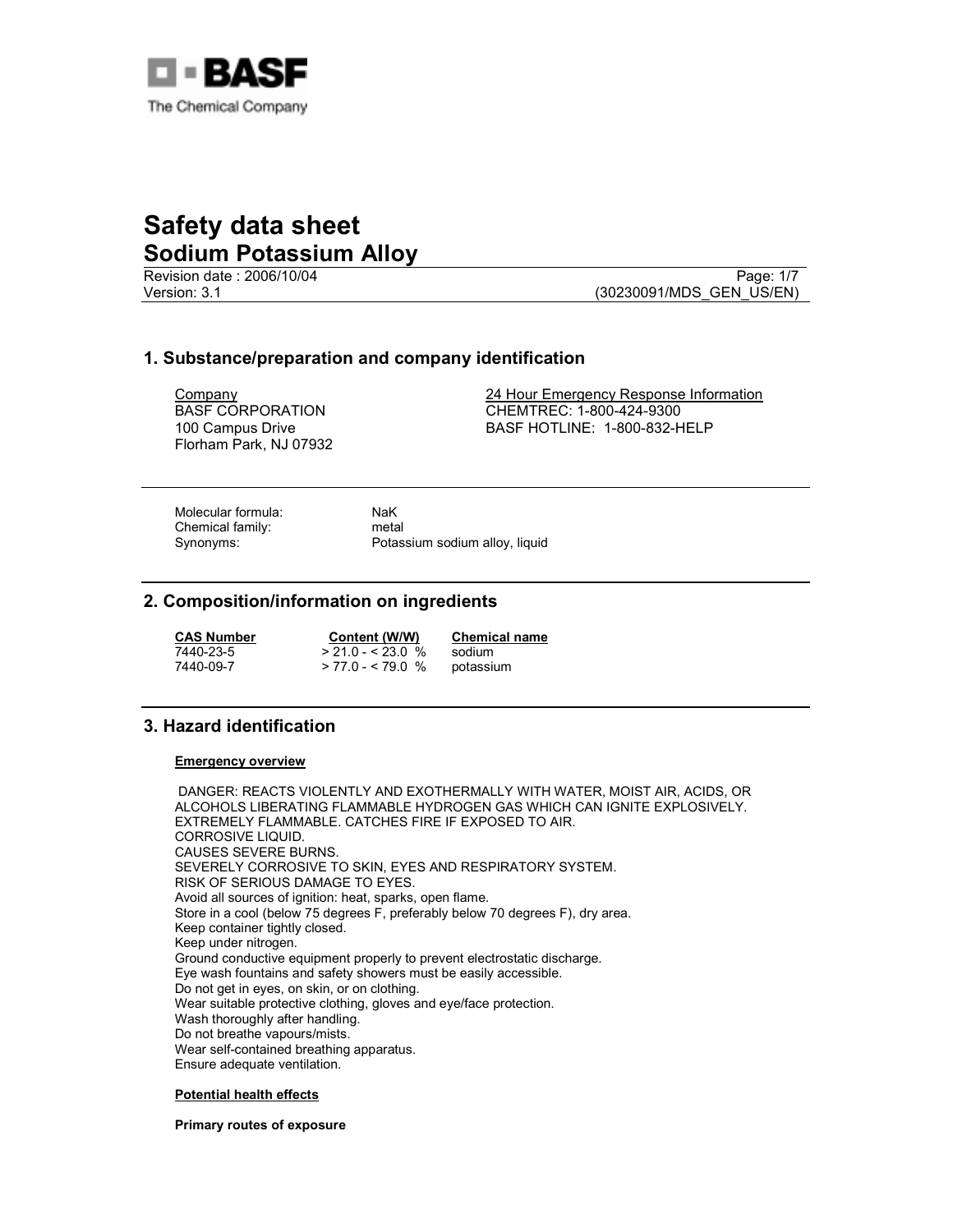Revision date : 2006/10/04 Page: 2/7

Version: 3.1 (30230091/MDS\_GEN\_US/EN)

Routes of entry for solids and liquids include eye and skin contact, ingestion and inhalation. Routes of entry for gases include inhalation and eye contact. Skin contact may be a route of entry for liquified gases.

#### Acute toxicity:

The toxicity of the product is based on its corrosivity.

#### Irritation:

Causes severe burns. Risk of serious damage to eyes. Corrosive to the skin, eyes and respiratory system.

#### Medical conditions aggravated by overexposure:

Individuals with pre-existing diseases of the repiratory, skin or eyes may have increased susceptibility to excessive exposures.

See MSDS section 11 - Toxicological information.

### 4. First-aid measures

#### General advice:

First aid personnel should pay attention to their own safety. Immediately remove contaminated clothing. Immediate medical attention required. If danger of loss of consciousness, place patient in recovery position and transport accordingly. Apply artificial respiration if necessary.

#### If inhaled:

Keep patient calm, remove to fresh air. Immediate medical attention required. If breathing difficulties develop, aid in breathing and seek immediate medical attention.

#### If on skin:

After contact with skin, wash immediately with plenty of water. Immediate medical attention required.

#### If in eyes:

Flush with copious amounts of water for at least 15 minutes. Hold eyelids open to facilitate rinsing. Immediate medical attention required.

#### If swallowed:

Rinse mouth and then drink plenty of water. Do not induce vomiting. Immediate medical attention required.

# 5. Fire-fighting measures

| Autoignition:              | approx. $120^{\circ}$ C |               |
|----------------------------|-------------------------|---------------|
| Flammability:              | Contact with water      |               |
|                            | liberates highly        |               |
|                            | flammable gases.        |               |
| Self-ignition temperature: |                         | self-igniting |

#### Suitable extinguishing media:

dry soda ash, dry sodium chloride, Dry sand, Dry Powder for Class D

#### Unsuitable extinguishing media for safety reasons:

water, dry extinguishing media, carbon dioxide, foam, chlorinated hydrocarbons

#### Hazards during fire-fighting:

hydrogen, Potassium hydroxide, Potassium superoxide (K(O2)), Sodium Hydroxide, The substances/groups of substances mentioned can be released in case of fire. Contact with water releases highly flammable and/or corrosive gases/vapours. Spontaneously flammable in air.

#### Protective equipment for fire-fighting:

Firefighters should be equipped with self-contained breathing apparatus and turn-out gear.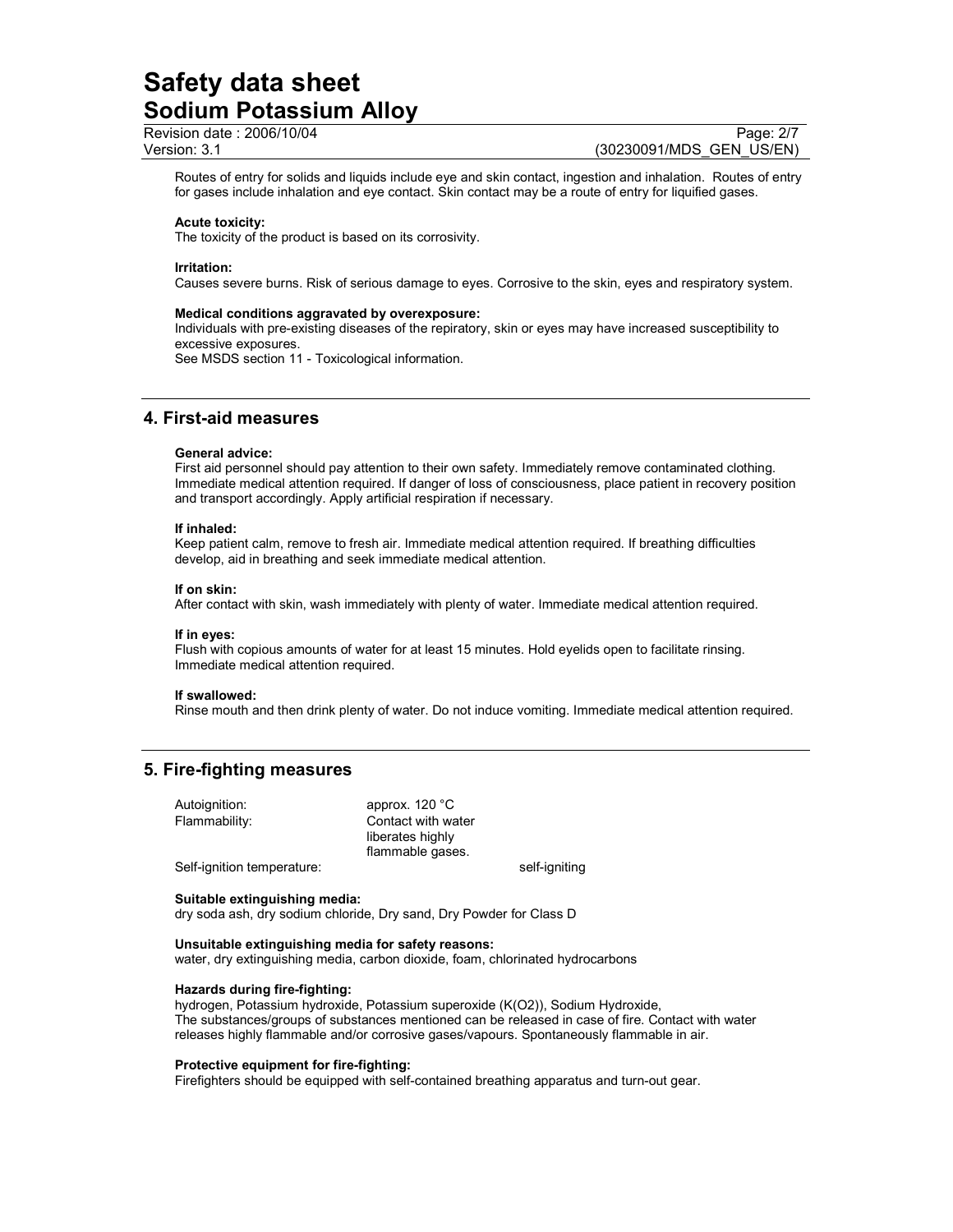Revision date : 2006/10/04 Page: 3/7

Version: 3.1 (30230091/MDS\_GEN\_US/EN)

### Further information:

Keep people away and stay on the upwind side. Collect contaminated extinguishing water separately, do not allow to reach sewage or effluent systems. Dispose of fire debris and contaminated extinguishing water in accordance with official regulations. Sealed containers should be protected against heat as this results in pressure build-up.

#### NFPA Hazard codes:

Health : 3 Fire: 3 Reactivity: 2 Special: NW

### 6. Accidental release measures

#### Personal precautions:

Do not get in eyes, on skin, or on clothing. Sources of ignition should be kept well clear. Wear a NIOSHcertified self-contained breathing apparatus or full face supplied air respirator. Wear suitable personal protective clothing and equipment.

#### Environmental precautions:

Do not empty into drains. Discharge into the environment must be avoided. For the EHS reportable quantity see section 15 (Reportable Quantities). This product is regulated by RCRA.

#### Cleanup:

For small amounts: Protect from water. Cover with anhydrous sodium carbonate, sodium chloride or dry sand. Pick up in dry form. Place into suitable container for disposal. Correctly dispose of recovered product immediately.

For large amounts: Protect from water. Cover with anhydrous sodium carbonate, sodium chloride or dry sand. Pick up in dry form. Place into suitable container for disposal. Correctly dispose of recovered product immediately.

#### Further information:

Reacts violently with water, liberating extremely flammable gases. Release of substance/product can cause fire or explosion.

# 7. Handling and storage

#### **Handling**

#### General advice:

Do not get in eyes, on skin, or on clothing. Wear suitable protective clothing and eye/face protection. Protect against moisture. Keep tools dry and clean. Keep away from sources of ignition - No smoking. Handle under dry inert gas. Protect from air. If the presence of potassium superoxide is suspected do not add any organic compound.

#### Protection against fire and explosion:

Substance/product is flammable. Sealed containers should be protected against heat as this results in pressure build-up. Use antistatic tools. Containers should be grounded against electrostatic charge.

#### **Storage**

#### General advice:

Keep container tightly closed and dry; store in a cool place. Blanket partially filled container with dry nitrogen.

#### Storage incompatibility:

General: Keep away from water. Segregate from oxidants. Segregate from acids. Segregate from alcohols. Segregate from organic substances. Specific: carbon dioxide, Ethene, tetrafluoro-,

#### Storage stability:

Keep under dry nitrogen. Improper storage may result in pressure build up in the drums.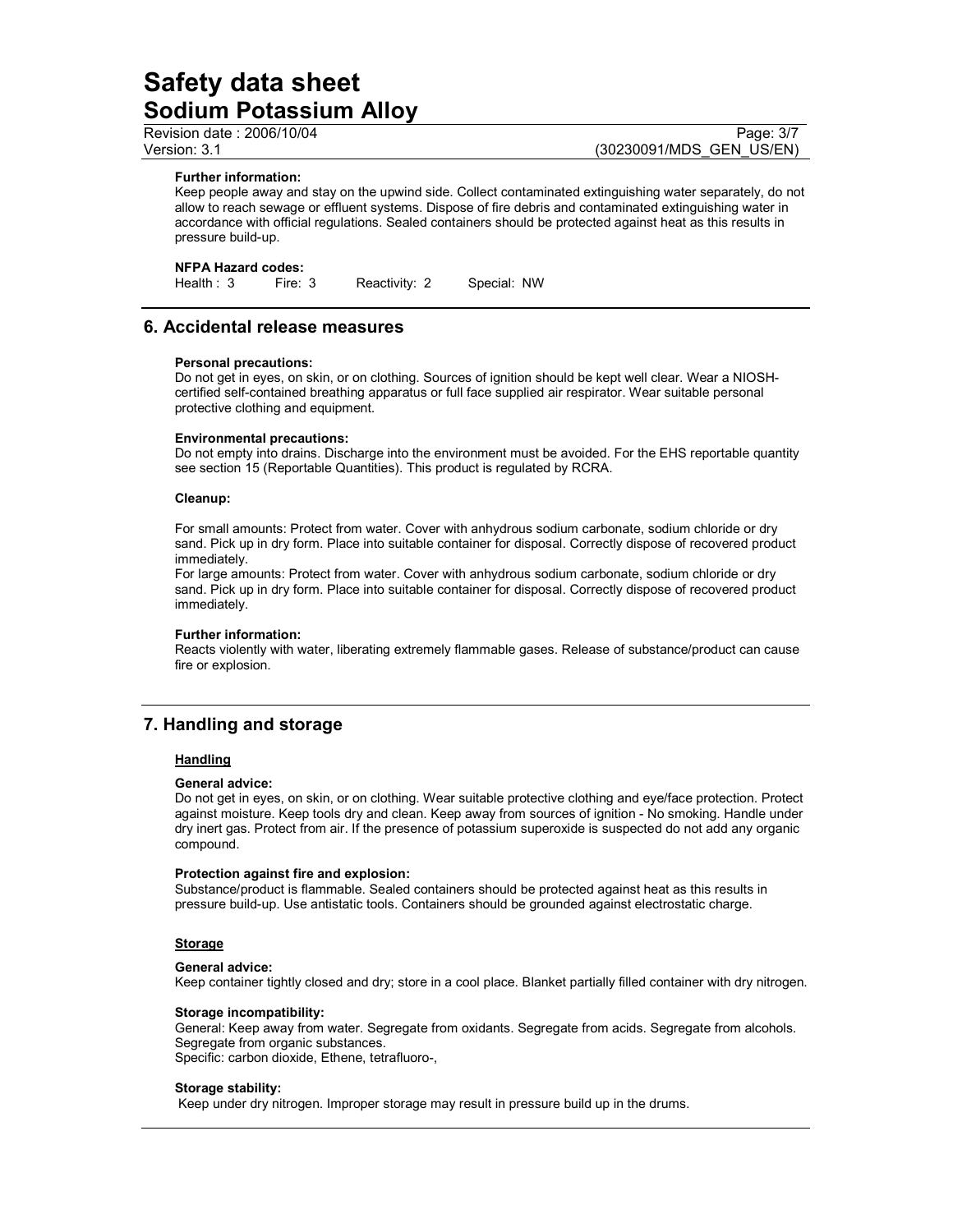# 8. Exposure controls and personal protection

#### Personal protective equipment

#### Respiratory protection:

Respiratory protection in case of vapour/aerosol release. Wear a NIOSH-certified self-contained breathing apparatus or full face supplied air respirator. Observe OSHA regulations for respirator use (29 CFR 1910.134).

#### Hand protection:

Leather gloves, Protective glove selection must be based on the user's assessment of the workplace hazards.

#### Eye protection:

Tightly fitting safety goggles (chemical goggles) and face shield.

#### Body protection:

Body protection must be chosen depending on activity and possible exposure, e.g. head protection, apron, protective boots, chemical-protection suit., Protective clothing should be flame resistant.

#### General safety and hygiene measures:

Do not get in eyes, on skin, or on clothing. Wear protective clothing as necessary to prevent contact. Handle in accordance with good industrial hygiene and safety practice. When using, do not eat, drink or smoke.

# 9. Physical and chemical properties

Form: liquid<br>Odour: liquid odour Melting point: 11 °C Boiling point: 785 °C

odourless Colour: silver with metallic luster Density: 0.855 g/cm3 (100 °C) Viscosity, dynamic: 0.505 mPa.s (100 °C)

Solubility in water:  $\qquad \qquad$  Reacts with water., spontaneous decomposition

# 10. Stability and reactivity

#### Conditions to avoid:

Avoid all sources of ignition: heat, sparks, open flame. Avoid contact with air. Avoid humidity. Avoid direct contact with water.

#### Substances to avoid:

carbon dioxide, water, oxidizing agent, reducing agents, peroxides, bases, reactive inorganic halogens and halides, halogenated hydrocarbons, Teflon, metal oxide

#### Hazardous reactions:

Strong exothermic reaction. May evolve hydrogen gas. Risk of spontaneous ignition when exposed to air. If the presence of potassium superoxide is suspected do not add any organic compound.

#### Decomposition products:

hydrogen, Potassium hydroxide, Potassium superoxide (K(O2)), Sodium Hydroxide

### 11. Toxicological information

#### Chronic toxicity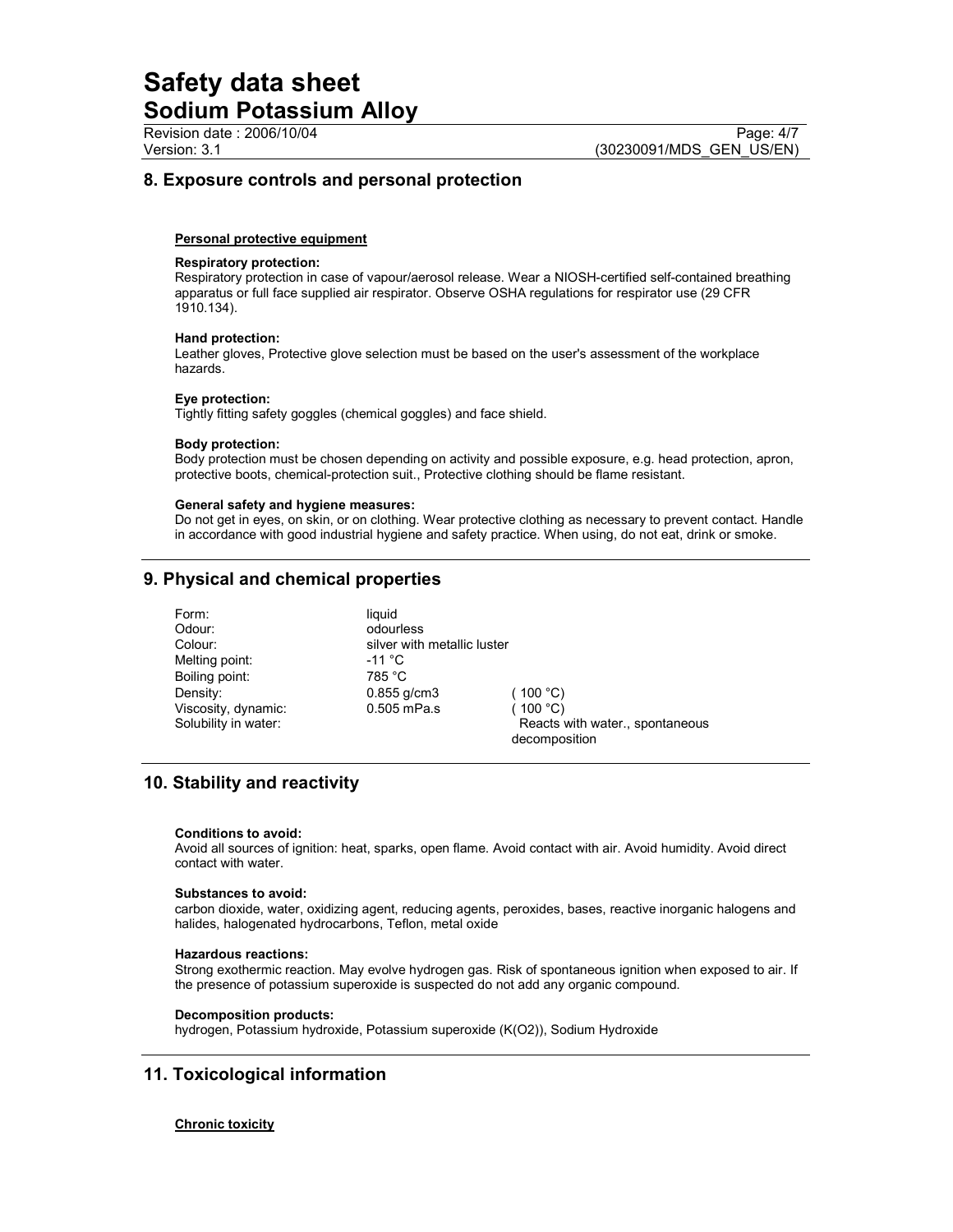#### Other information:

The toxicity of the product is based on its corrosivity. The product has a strong caustic effect on skin, eyes and mucous membranes. The product may cause irreversible damage to eyes.

### 12. Ecological information

#### Environmental fate and transport

# **Biodegradation:**<br>Evaluation:

Inorganic product which cannot be eliminated from water by biological purification processes.

#### Environmental toxicity

Information on: Potassium hydroxide Acute and prolonged toxicity to fish: other static Rainbow trout/LC50 (96 h): 45.4 mg/l The product has not been tested. The statement has been derived from products of a similar structure and composition. The product will cause changes in the pH value of the test system. The result refers to an unneutralized sample. Analogous: Assessment derived from products with similar chemical character. Information on: Sodium Hydroxide

Acute and prolonged toxicity to fish: other static Rainbow trout/LC50 (96 h): 45.4 mg/l The product will cause changes in the pH value of the test system. The result refers to an unneutralized sample. ----------------------------------

Information on: Potassium hydroxide Acute toxicity to aquatic invertebrates: other static Ceriodaphnia dubia/EC50 (48 h): 40.4 mg/l

The product has not been tested. The statement has been derived from products of a similar structure and composition. The product will cause changes in the pH value of the test system. The result refers to an unneutralized sample.

Information on: Sodium Hydroxide Acute toxicity to aquatic invertebrates: other static Ceriodaphnia sp./EC50 (48 h): 40.4 mg/l The product will cause changes in the pH value of the test system. The result refers to an unneutralized sample. ----------------------------------

#### Other ecotoxicological advice:

The product should not be allowed to reach either ground or open waters. The product should not be allowed to reach either sewage waters or water purification plants.

Information on: sodium hydroxide

Other ecotoxicological advice: Due to the pH-value of the product, neutralization is generally required before discharging sewage into treatment plants. After neutralization only the relatively minor harmful effect of the resulting salts remains. ----------------------------------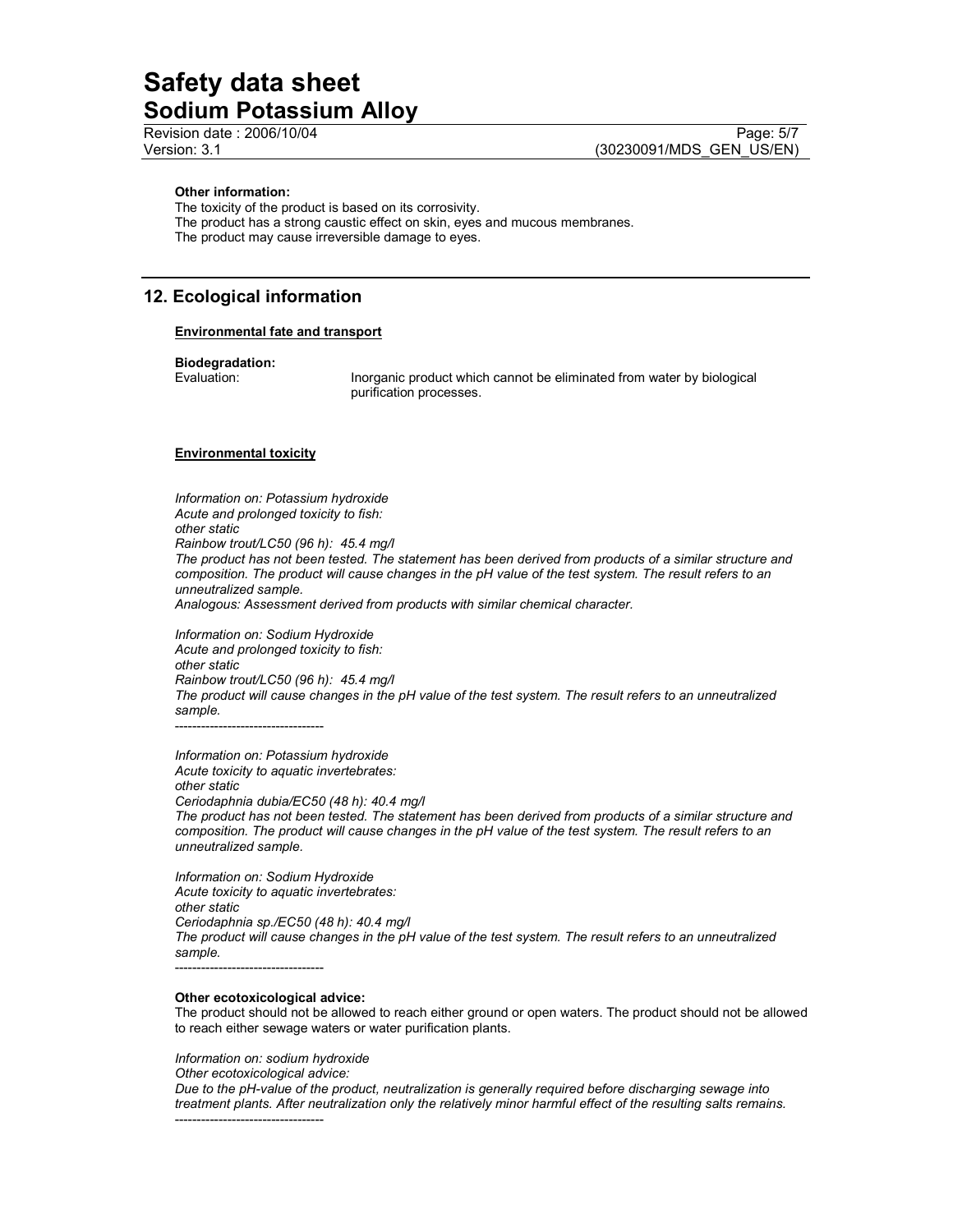## 13. Disposal considerations

#### Waste disposal of substance:

Return to manufacturer. Observe all local regulations. Do not discharge into drains/surface waters/groundwater. Empty contaminated containers/packaging must be handled according to applicable regulations for the hazardous properties of the contaminating material.

#### Container disposal:

CYLINDERS:

Keep under nitrogen pressure and return to supplier as soon as possible. Always seal cylinder valves for return. If cylinder is damaged, please contact supplier. WARNING: Empty containers may still contain hazardous residue.

# 14. Transport information

| <b>Land transport</b>                                                                       |                                                                 |
|---------------------------------------------------------------------------------------------|-----------------------------------------------------------------|
| <b>USDOT</b>                                                                                |                                                                 |
| Proper shipping name:<br>Hazard class:<br>$ID$ number:<br>Packing group:                    | POTASSIUM SODIUM ALLOYS, LIQUID<br>4.3<br><b>UN 1422</b>        |
| Sea transport<br><b>IMDG</b>                                                                |                                                                 |
| Proper shipping name:<br>Hazard class:<br>ID number:<br>Packing group:<br>Marine pollutant: | POTASSIUM SODIUM ALLOYS, LIQUID<br>4.3<br><b>UN 1422</b><br>NO. |
| Air transport<br><b>IATA/ICAO</b>                                                           |                                                                 |
| Proper shipping name:<br>Hazard class:<br>ID number:<br>Packing group:                      | POTASSIUM SODIUM ALLOYS, LIQUID<br>4.3<br><b>UN 1422</b>        |

# 15. Regulatory information

#### Federal Regulations

Registration status:<br>TSCA, US

released / listed

target organ effects reported

OSHA hazard category: Water Reactive, Corrosive to skin and/or eyes, Flammable Solid, Acute